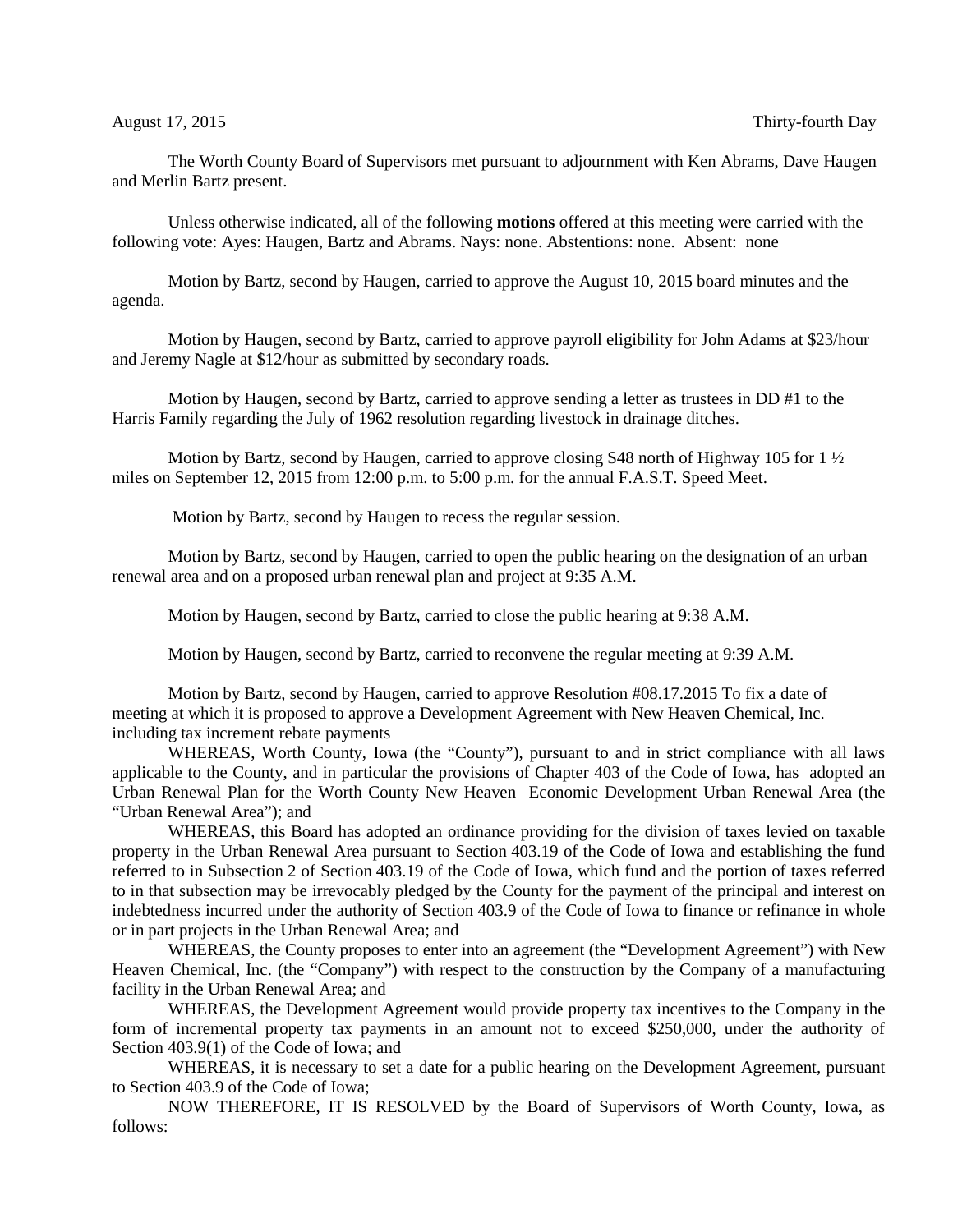Section 1. This Board shall meet on the 31st day of August, 2015, at 9:45 o'clock a.m., at the Courthouse Board of Supervisors Office, Northwood, Iowa, at which time and place a public hearing will be held and action will be taken to approve the Development Agreement and to authorize the incremental property tax payments.

Section 2. Notice of the proposed action, the time when and place where the meeting will be held, shall be published, at least once not less than four days and not more than twenty days before the meeting, in a legal newspaper of general circulation in the County. Said notice shall be in substantially the following form:

### NOTICE OF MEETING FOR PUBLIC HEARING ON DEVELOPMENT AGREEMENT WITH NEW HEAVEN CHEMICAL, INC. AND AUTHORIZATION OF TAX INCREMENT PAYMENTS

The Board of Supervisors of Worth County, Iowa, will meet at the Courthouse Board of Supervisors Office, Northwood, Iowa, on the 31st day of August, 2015, at 9:45 o'clock a.m., at which time and place a public hearing will be held and action taken to approve a Development Agreement between the County and New Heaven Chemical, Inc. with respect to the construction by the Company of a manufacturing facility in the County, which provides for certain property tax incentives in the form of property tax payments in a total amount not exceeding \$250,000, as authorized by Section 403.9 of the Code of Iowa.

The Agreement to make incremental property tax payments will not be a general obligation of the County, but will be payable solely and only from incremental property tax revenues generated within the Worth County New Heaven Economic Development Urban Renewal Area.

At the meeting, the Board will receive oral or written objections from any resident or property owner of the County. Thereafter, the Board may, at the meeting or at an adjournment thereof, take additional action to approve the Development Agreement or may abandon the proposal.

This notice is given by order of the Board of Supervisors of Worth County, Iowa, in accordance with Section 403.9 of the Code of Iowa.

## Jacki Backhaus County Auditor

Section 3. All resolutions or parts of resolutions in conflict herewith are hereby repealed.

Passed and approved August 17, 2015.

Kenneth J. Abrams, Chairperson Attest: Jacki A. Backhaus, County Auditor

Supervisor Bartz moved the adoption of a resolution entitled "A resolution to declare necessity and establish an urban renewal area, pursuant to Section 403.4 of the Code of Iowa and approve urban renewal plan and project for the Worth County New Heaven Economic Development Urban Renewal Area", seconded by Supervisor Haugen. After due consideration, the Chairperson put the question on the motion and the roll being called, the following named Supervisors voted:

Ayes: Abrams, Haugen, Bartz Nays: None.

Whereupon, the Chairperson declared the resolution duly adopted and signed approval thereto.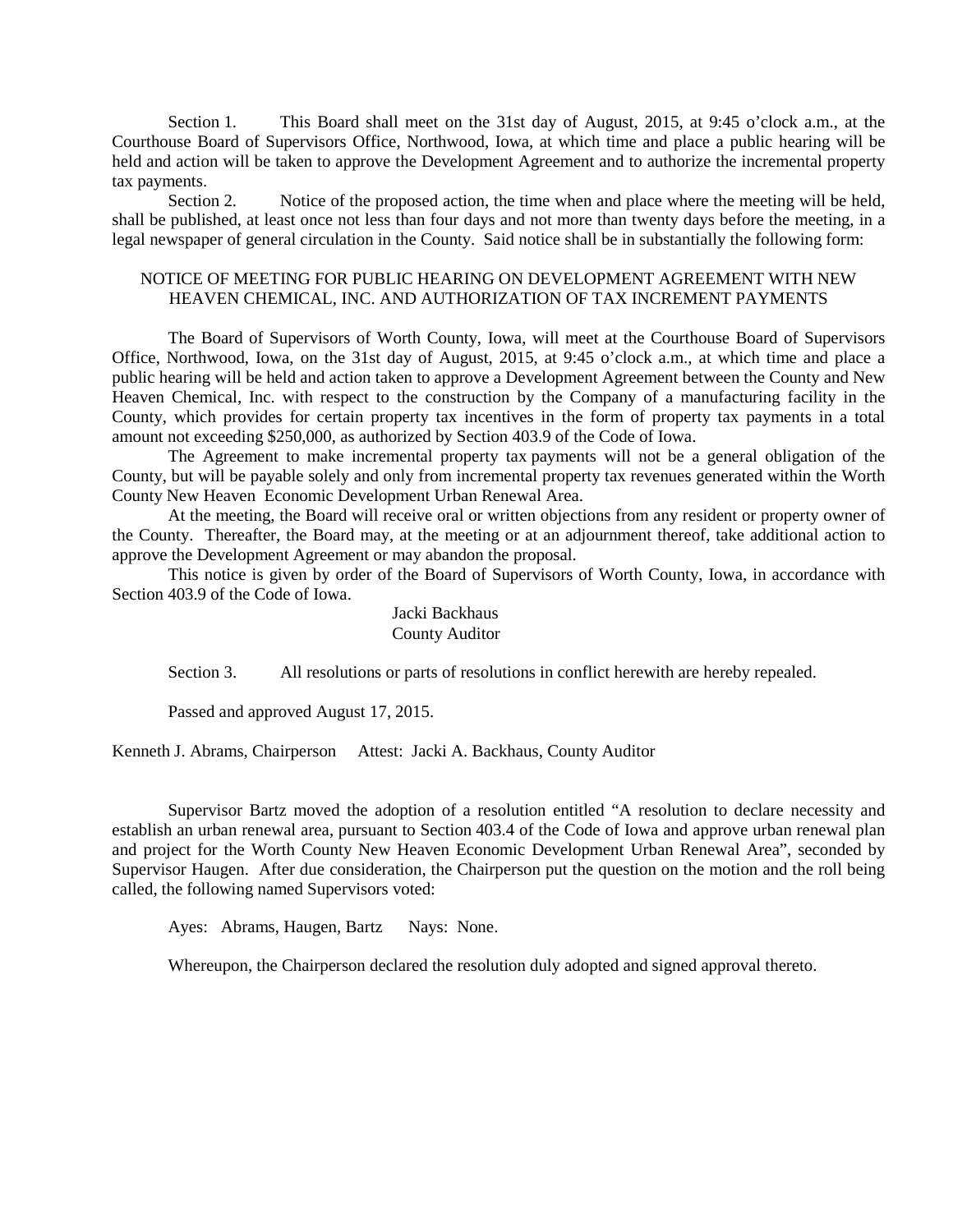### RESOLUTION NO. 08.17.2015A

A resolution to declare necessity and establish an urban renewal area, pursuant to Section 403.4 of the Code of Iowa and approve urban renewal plan and project for the Worth County New Heaven Economic Development Urban Renewal Area

WHEREAS, as a preliminary step to exercising the authority conferred upon Iowa counties by Chapter 403 of the Code of Iowa, the "Urban Renewal Law", a county must adopt a resolution finding that one or more economic development areas exist in the county and that the development of such area or areas is necessary in the interest of the public health, safety or welfare of the residents of the county; and

WHEREAS, it has been recommended that an urban renewal area be established within the property described in Exhibit A to this Resolution; and

WHEREAS, North Iowa Area Council of Governments ("NIACOG") has reviewed the area identified above for the purpose of determining whether the need exists to designate the area as being appropriate for economic development; and

WHEREAS, NIACOG found that sufficient need exists to warrant finding the area to be an economic development area; and

WHEREAS, notice of a public hearing by the Board of Supervisors on the question of establishing the area identified above as an urban renewal area and on a proposed urban renewal plan and project for the area was heretofore given in strict compliance with the provisions of Chapter 403 of the Code of Iowa, and the Board has conducted said hearing; and

WHEREAS, the proposed urban renewal plan and project were found by the Planning and Zoning Commission of the County to be consistent with the County's general plan; and

WHEREAS, Section 403.17 of the Code of Iowa requires an agreement between a county and a city with respect to a county urban renewal area located within two miles of the city limits of a city; and

WHEREAS, the property proposed to be included in the urban renewal area is located within two miles of the city limits of the City of Manly (the "City"), the appropriate agreement has been approved by the City and was previously approved by the County; and

WHEREAS, copies of the urban renewal plan, notice of public hearing and notice of a consultation meeting with respect to the urban renewal plan were mailed to the City and to the Central Springs Community School District; the consultation meeting was held; and responses to any comments or recommendations received following the consultation meeting were made as required by law;

NOW, THEREFORE, It Is Resolved by the Board of Supervisors of Worth County, Iowa, as follows:

Section 1. An economic development area as defined in Chapter 403 of the Code of Iowa is found to exist within the property described in Exhibit A.

Section 2. The area identified in Section 1 hereof is hereby declared to be an urban renewal area, in conformance with the requirements of Chapter 403 of the Code of Iowa, and is hereby designated the Worth County New Heaven Economic Development Urban Renewal Area.

Section 3. The development of this area is necessary in the interest of the public health, safety or welfare of the residents of Worth County, Iowa.

Section 4. It is hereby determined by this Board of Supervisors as follows: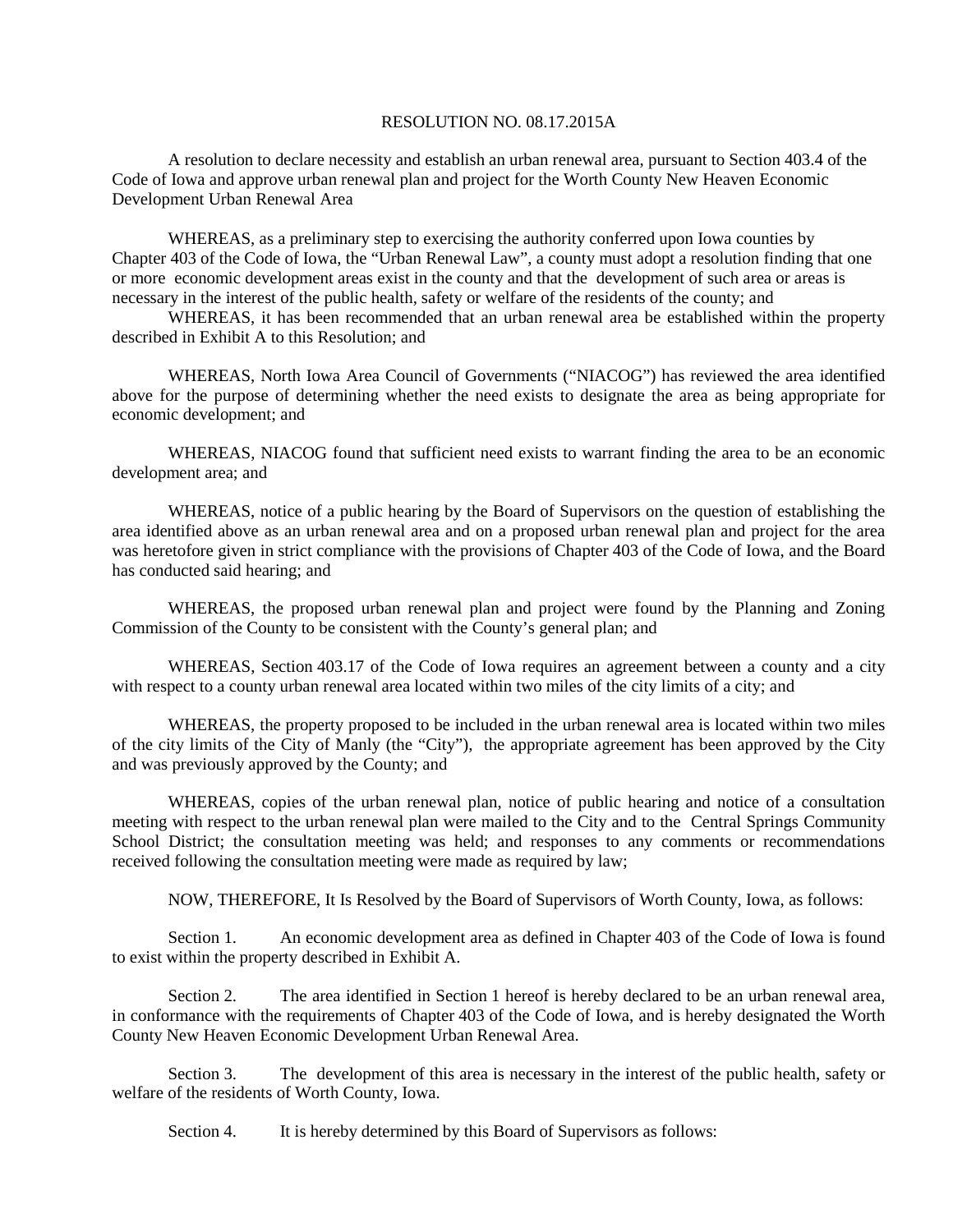A. The proposed urban renewal plan conforms to the general plan of the County as a whole;

B. Proposed economic development in the urban renewal area is necessary and appropriate to facilitate the proper growth and development of the County in accordance with sound planning standards and local community objectives.

Section 5. The urban renewal plan for the Worth County New Heaven Economic Development Urban Renewal Area is made a part hereof and is hereby in all respects approved in the form presented to this Board, and the proposed project for such area based upon such plan is hereby in all respects approved.

Section 6. All resolutions or parts thereof in conflict herewith are hereby repealed, to the extent of such conflict.

Passed and approved August 17, 2015.

Kenneth J. Abrams, Chairperson, Board of Supervisors

Attest: Jacki A. Backhaus, County Audit

# EXHIBIT A

Legal Description

Worth County New Heaven Economic Development Urban Renewal Area

A PORTION OF THE NORTHEAST QUARTER OF SECTION 16 TOWNSHIP 98 NORTH, RANGE 20 WEST OF THE 5TH P.M., WORTH COUNTY, IOWA MORE PARTICULARLY DESCRIBED AS FOLLOWS:

COMMENCING AT THE NORTH ¼ CORNER OF SAID SECTION 16; THENCE SOUTH 00 DEGREES 04 MINUTES 37 SECONDS EAST ALONG THE MID-SECTION LINE OF SAID SECTION, A DISTANCE OF 1,653.25 FEET; THENCE DEPARTING SAID SECTION LINE, NORTH 89 DEGREES 55 MINUTES 23 SECONDS EAST, A DISTANCE OF 1,183.17 FEET TO THE POINT OF BEGINNING;

THENCE NORTH 85 DEGREEES 53 MINUTES 21 SECONDS EAST, A DISTANCE OF 160 .00 FEET; THENCE SOUTH 04 DEGREEES 06 MINUTES 48 SECONDS EAST, A DISTANCE OF 550.00 FEET; THENCE SOUTH 85 DEGREEES 53 MINUTES 08 SECONDS WEST, A DISTANCE OF 160 .00 FEET; THENCE NORTH 04 DEGREEES 06 MINUTES 47 SECONDS WEST, A DISTANCE OF 550.01 FEET TO POINT OF BEGINNING.

#### CONTAINING 2.02 ACRES, MORE OR LESS.

Supervisor Abrams introduced an ordinance entitled "Ordinance No. 08.17.2015. An Ordinance providing for the division of taxes levied on taxable property in the Worth County New Heaven Economic Development Urban Renewal Area, pursuant to Section 403.19 of the Code of Iowa."

It was moved by Supervisor Abrams and seconded by Supervisor Bartz that the ordinance be given its first consideration and that it be adopted.

The Chairperson put the question on the motion and the roll being called, the following named Supervisors voted:

Ayes: Abrams, Haugen, Bartz Nays: None.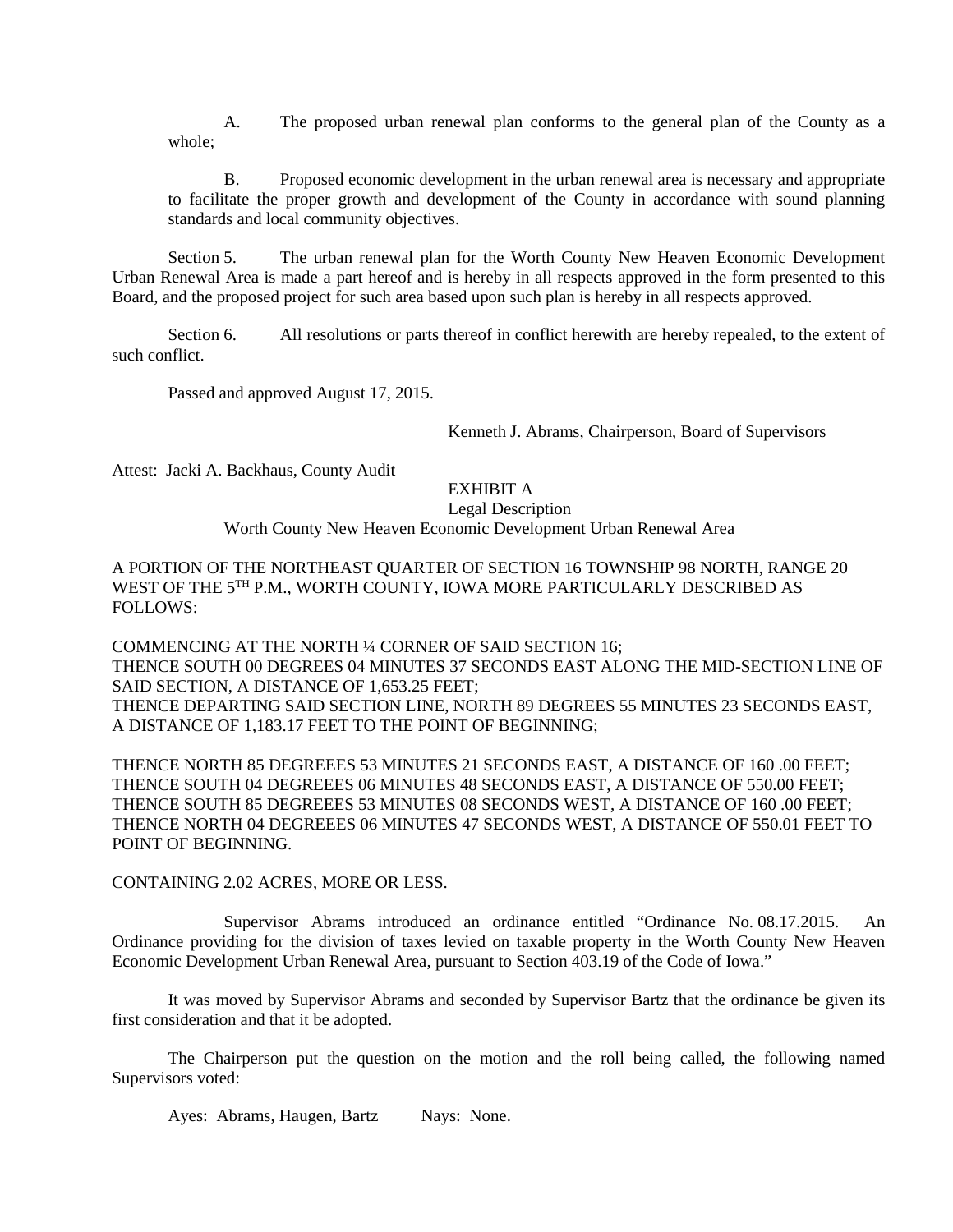Whereupon, the Chairperson declared the motion duly carried and declared that said ordinance had been given its initial consideration.

It was moved by Supervisor Abrams and seconded by Supervisor Haugen that the statutory rule requiring the ordinance to be considered and voted on for passage at two Board meetings prior to the meeting at which it is to be finally passed be suspended. The Chairperson put the question on the motion and the roll being called, the following named Supervisors voted:

Ayes: Abrams, Haugen, Bartz Nays: None.

Whereupon, the Chairperson declared the motion duly carried.

It was moved by Supervisor Haugen and seconded by Supervisor Bartz that the ordinance entitled "Ordinance No. 8.17.2015. An Ordinance providing for the division of taxes levied on taxable property in the Worth County New Heaven Economic Development Urban Renewal Area, pursuant to Section 403.19 of the Code of Iowa," now be put upon its final passage and adoption. The Chairperson put the question on the final passage and adoption of said ordinance and the roll being called, the following named Supervisors voted:

Ayes: Abrams, Haugen, Bartz Nays: None.

Motion by Bartz, second by Haugen, carried to recess the regular session.

Motion by Haugen, second by Bartz, carried to open the continued public hearing for DD #23 at 10:05 A.M.

An update regarding the bedrock was held. At the last meeting, it was determined that if bedrock could be removed for \$50,000 or less, the trustees would go ahead and authorize it for the current project. The engineers were in touch with a contractor that thought they could accomplish this, but a written agreement was not yet in place. When this is obtained, another meeting of the landowners will occur. Public comment was heard.

Motion by Bartz, second by Haugen, carried to set the next DD #23 continued public hearing on September 14<sup>th</sup> at 10:00 A.M. and notification of this hearing will be sent to landowners from the auditor's office by August 31, 2015.

Motion by Bartz, second by Haugen, carried to close the public hearing for DD#23 at 10:35 A.M.

Motion by Bartz, second by Haugen, carried to open the continued informational meeting for DD #38 at 10:36 A.M.

Alternatives regarding the petition that was submitted by Steve Hengesteg were discussed by the landowners in attendance. It was decided that the meeting would be continued until August 31, 2015 at 10:30 A.M.

Motion by Bartz, second by Haugen, carried to close the informational meeting for DD-38 at 11:05 A.M.

Motion by Bartz, second by Haugen to reconvene the regular meeting at 11:12 A.M.

Motion by Haugen, second by Bartz, carried to approve the clerk of court's monthly report.

Motion by Haugen, second by Bartz, carried to approve payroll eligibility for Thomas Reid at \$14.00/hour for 20 hours/week as submitted by Veterans Affairs and Rick Anderson at \$17.27 as submitted by the sheriff's department.